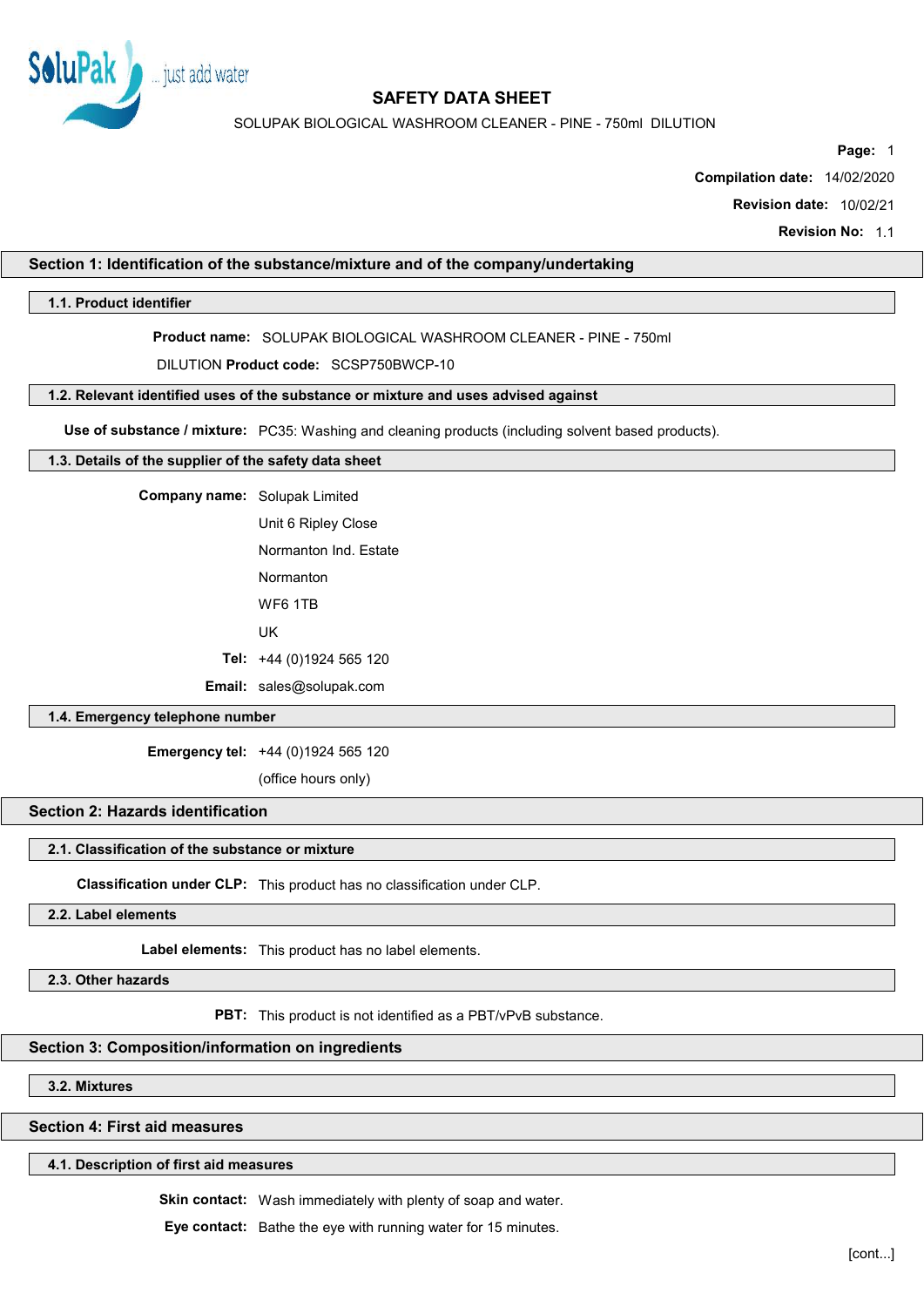### SOLUPAK BIOLOGICAL WASHROOM CLEANER - PINE - 750ml DILUTION

Page: 2

Ingestion: Wash out mouth with water.

Inhalation: Consult a doctor.

#### 4.2. Most important symptoms and effects, both acute and delayed

Skin contact: There may be mild irritation at the site of contact.

Eye contact: There may be irritation and redness.

Ingestion: There may be irritation of the throat.

Inhalation: No symptoms.

## 4.3. Indication of any immediate medical attention and special treatment needed

Immediate / special treatment: Not applicable.

## Section 5: Fire-fighting measures

5.1. Extinguishing media

Extinguishing media: Suitable extinguishing media for the surrounding fire should be used. Use water spray

to cool containers.

### 5.2. Special hazards arising from the substance or mixture

Exposure hazards: In combustion emits toxic fumes.

## 5.3. Advice for fire-fighters

Advice for fire-fighters: Wear self-contained breathing apparatus. Wear protective clothing to prevent contact

with skin and eyes.

# Section 6: Accidental release measures

### 6.1. Personal precautions, protective equipment and emergency procedures

Personal precautions: Refer to section 8 of SDS for personal protection details. Turn leaking containers leak-

side up to prevent the escape of liquid.

#### 6.2. Environmental precautions

Environmental precautions: Do not discharge into drains or rivers. Contain the spillage using bunding.

### 6.3. Methods and material for containment and cleaning up

Clean-up procedures: Absorb into dry earth or sand. Transfer to a closable, labelled salvage container for

disposal by an appropriate method.

## 6.4. Reference to other sections

Reference to other sections: Refer to section 8 of SDS.

## Section 7: Handling and storage

#### 7.1. Precautions for safe handling

Handling requirements: Ensure there is sufficient ventilation of the area.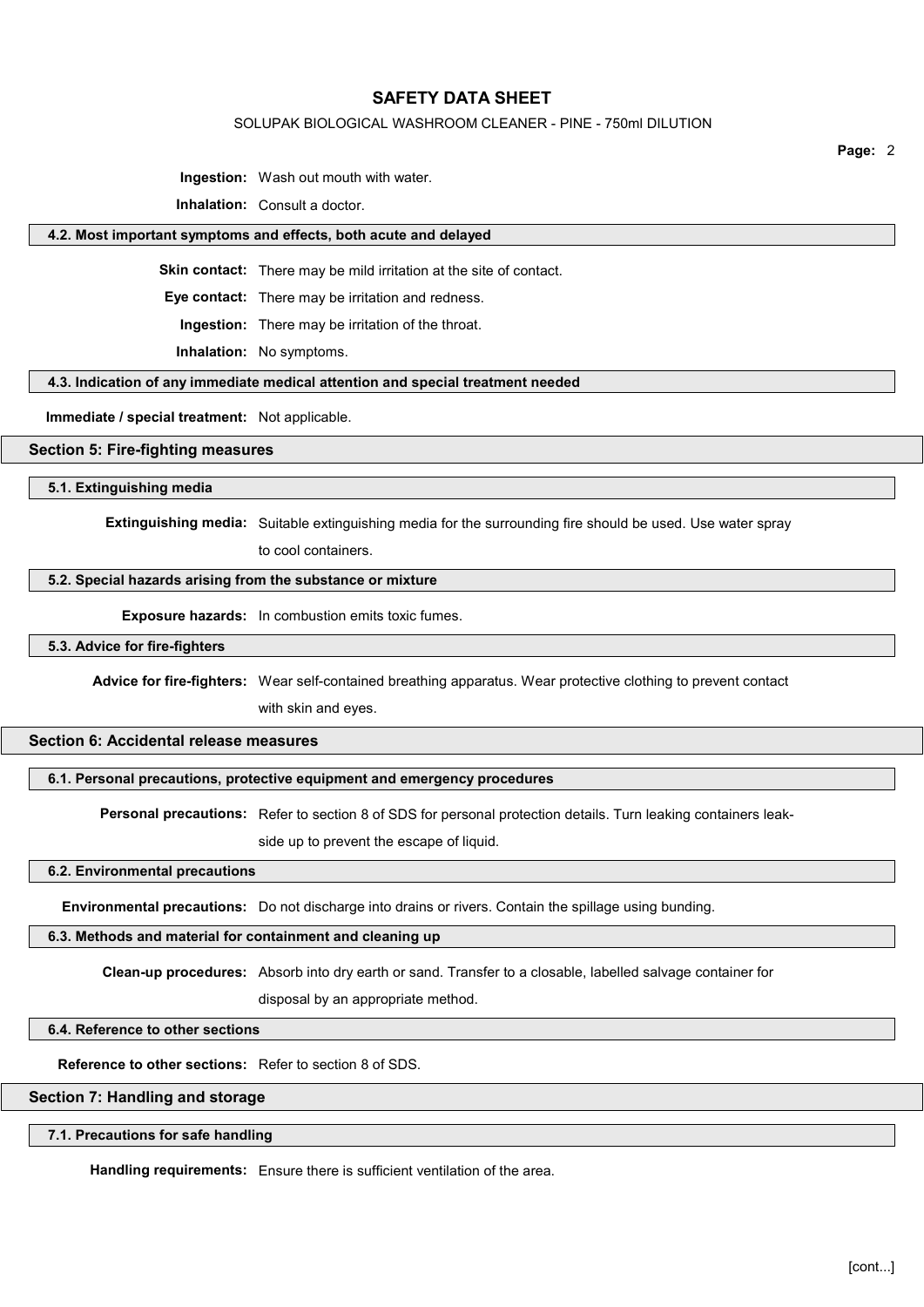## SOLUPAK BIOLOGICAL WASHROOM CLEANER - PINE - 750ml DILUTION

## 7.2. Conditions for safe storage, including any incompatibilities

Storage conditions: Store in a cool, well ventilated area. Keep container tightly closed.

Suitable packaging: Polyethylene.

# 7.3. Specific end use(s)

Specific end use(s): No data available.

# Section 8: Exposure controls/personal protection

### 8.1. Control parameters

Workplace exposure limits: No data available.

### DNEL/PNEC Values

DNEL / PNEC No data available.

## 8.2. Exposure controls

| Engineering measures: Ensure there is sufficient ventilation of the area.                  |
|--------------------------------------------------------------------------------------------|
| <b>Respiratory protection:</b> Respiratory protection not required.                        |
| <b>Hand protection:</b> Under normal conditions of use gloves are not normally required.   |
| <b>Eye protection:</b> Under normal conditions of use eye protection is not required.      |
| Skin protection: If handled in the correct way no special equipment required               |
| <b>Environmental:</b> Prevent from entering in public sewers or the immediate environment. |

# Section 9: Physical and chemical properties

## 9.1. Information on basic physical and chemical properties

| <b>State: Liquid</b>                                    |                                      |                                                 |                                  |
|---------------------------------------------------------|--------------------------------------|-------------------------------------------------|----------------------------------|
| <b>Colour: Red</b>                                      |                                      |                                                 |                                  |
|                                                         | <b>Odour:</b> Characteristic odour   |                                                 |                                  |
| <b>Evaporation rate:</b> No data available.             |                                      |                                                 |                                  |
|                                                         | <b>Oxidising:</b> No data available. |                                                 |                                  |
| <b>Solubility in water: Soluble</b>                     |                                      |                                                 |                                  |
|                                                         | <b>Viscosity: Non-viscous</b>        |                                                 |                                  |
| Boiling point/range $C: ~100$                           |                                      | Melting point/range°C: No data available.       |                                  |
| <b>Flammability limits %: lower:</b> No data available. |                                      |                                                 | <b>upper:</b> No data available. |
| <b>Flash point °C:</b> $>93$                            |                                      | Part.coeff. n-octanol/water: No data available. |                                  |
| Autoflammability°C: No data available.                  |                                      | Vapour pressure: No data available.             |                                  |
| Relative density: $~1.00$                               |                                      | pH: 2.5                                         |                                  |
|                                                         | <b>VOC g/l:</b> No data available.   |                                                 |                                  |

9.2. Other information

Other information: No data available.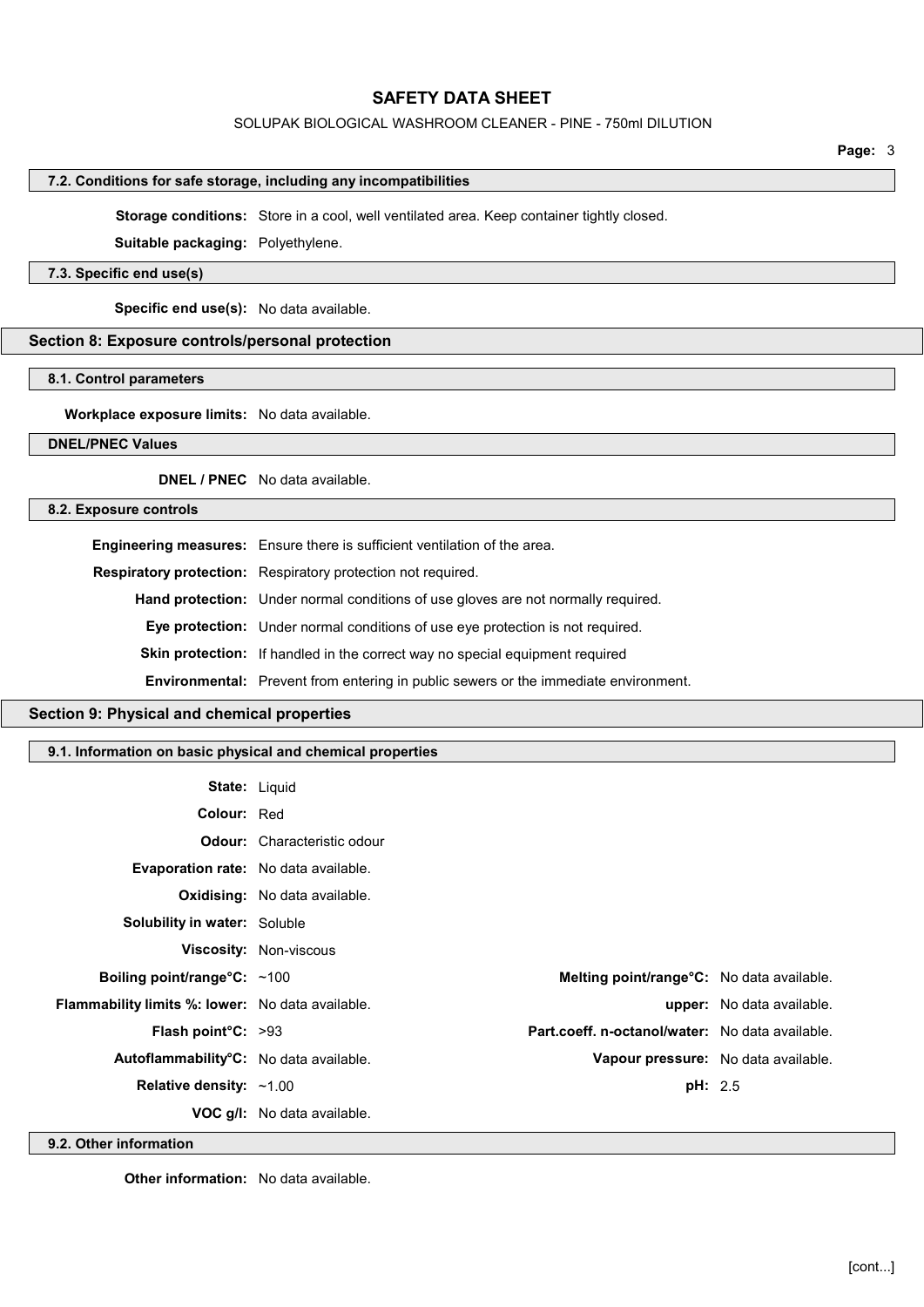## SOLUPAK BIOLOGICAL WASHROOM CLEANER - PINE - 750ml DILUTION

Page: 4

### Section 10: Stability and reactivity

### 10.1. Reactivity

Reactivity: Stable under recommended transport or storage conditions.

### 10.2. Chemical stability

Chemical stability: Stable under normal conditions.

## 10.3. Possibility of hazardous reactions

Hazardous reactions: Hazardous reactions will not occur under normal transport or storage conditions.

Decomposition may occur on exposure to conditions or materials listed below.

### 10.4. Conditions to avoid

### Conditions to avoid: Heat.

10.5. Incompatible materials

Materials to avoid: Strong oxidising agents. Strong acids.

# 10.6. Hazardous decomposition products

Haz. decomp. products: In combustion emits toxic fumes.

## Section 11: Toxicological information

# 11.1. Information on toxicological effects

### Excluded hazards for substance:

| Hazard                         | Route | <b>Basis</b>          |
|--------------------------------|-------|-----------------------|
| Acute toxicity (ac. tox. 4)    |       | No hazard: calculated |
| Acute toxicity (ac. tox. 3)    |       | No hazard: calculated |
| Acute toxicity (ac. tox. 2)    |       | No hazard: calculated |
| Acute toxicity (ac. tox. 1)    |       | No hazard: calculated |
| Skin corrosion/irritation      |       | No hazard: calculated |
| Serious eye damage/irritation  |       | No hazard: calculated |
| Respiratory/skin sensitisation |       | No hazard: calculated |
| Germ cell mutagenicity         |       | No hazard: calculated |
| Carcinogenicity                |       | No hazard: calculated |
| Reproductive toxicity          |       | No hazard: calculated |
| STOT-single exposure           |       | No hazard: calculated |
| STOT-repeated exposure         |       | No hazard: calculated |
| Aspiration hazard              |       | No hazard: calculated |

### Symptoms / routes of exposure

Skin contact: There may be mild irritation at the site of contact.

Eye contact: There may be irritation and redness.

Ingestion: There may be irritation of the throat.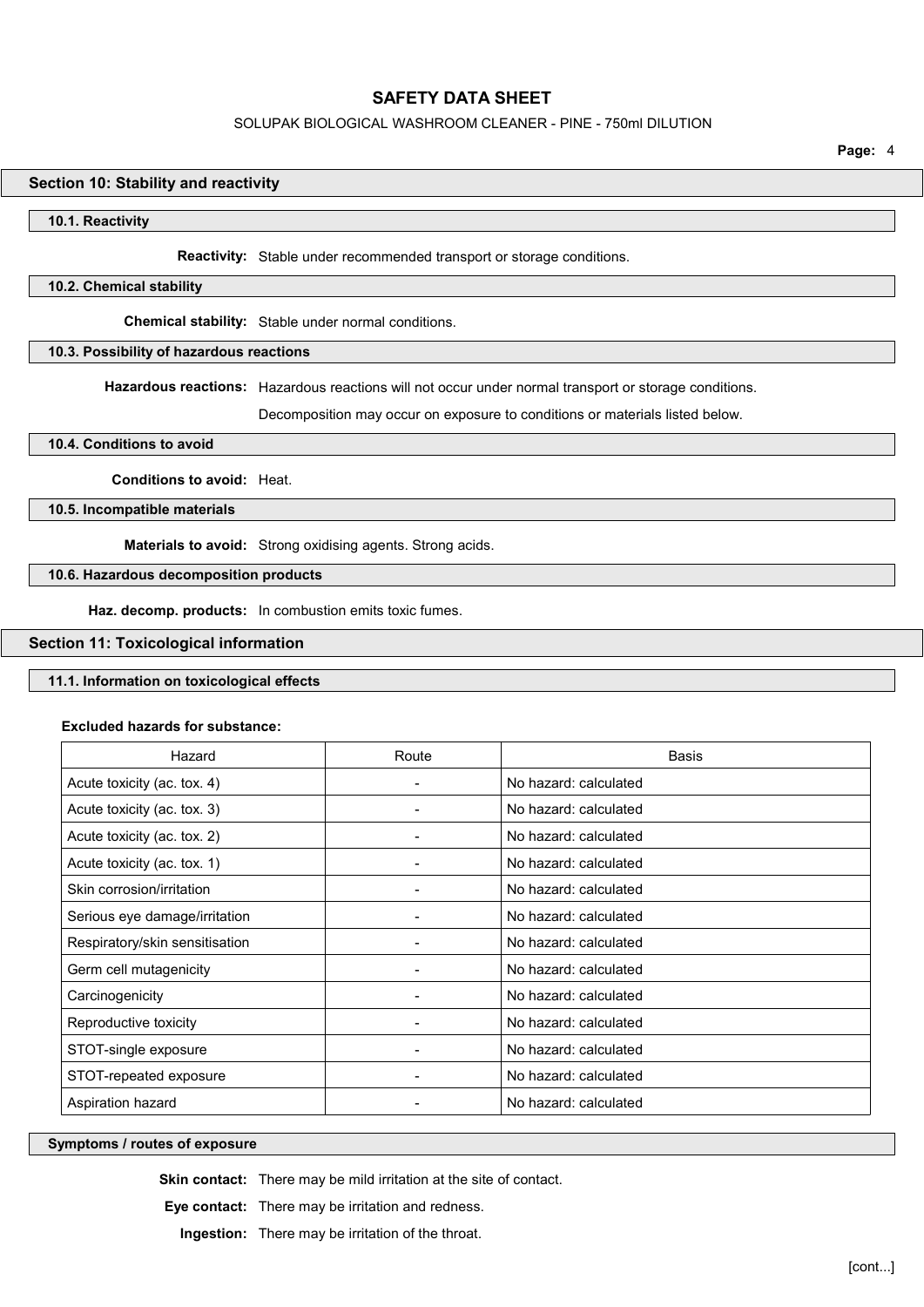### SOLUPAK BIOLOGICAL WASHROOM CLEANER - PINE - 750ml DILUTION

Page: 5

#### Inhalation: No symptoms.

### Section 12: Ecological information

12.1. Toxicity

Ecotoxicity values: No data available.

### 12.2. Persistence and degradability

Persistence and degradability: Biodegradable.

### 12.3. Bioaccumulative potential

Bioaccumulative potential: No bioaccumulation potential.

12.4. Mobility in soil

Mobility: Readily absorbed into soil.

## 12.5. Results of PBT and vPvB assessment

PBT identification: This product is not identified as a PBT/vPvB substance.

12.6. Other adverse effects

Other adverse effects: Negligible ecotoxicity.

### Section 13: Disposal considerations

#### 13.1. Waste treatment methods

Disposal operations: Dispose of in accordance with all applicable local and National regulations.

Disposal of packaging: Dispose of as normal industrial waste.

NB: The user's attention is drawn to the possible existence of regional or national

regulations regarding disposal.

## Section 14: Transport information

Transport class: This product does not require a classification for transport.

### Section 15: Regulatory information

#### 15.1. Safety, health and environmental regulations/legislation specific for the substance or mixture

Specific regulations: Not applicable.

15.2. Chemical Safety Assessment

Chemical safety assessment: A chemical safety assessment has not been carried out for the substance or the mixture

by the supplier.

# Section 16: Other information

## Other information

Other information: according to Regulation (EC) No. 1907/2006 (REACH) with its amendment Regulation

### (EU) 2015/830

\* indicates text in the SDS which has changed since the last revision.